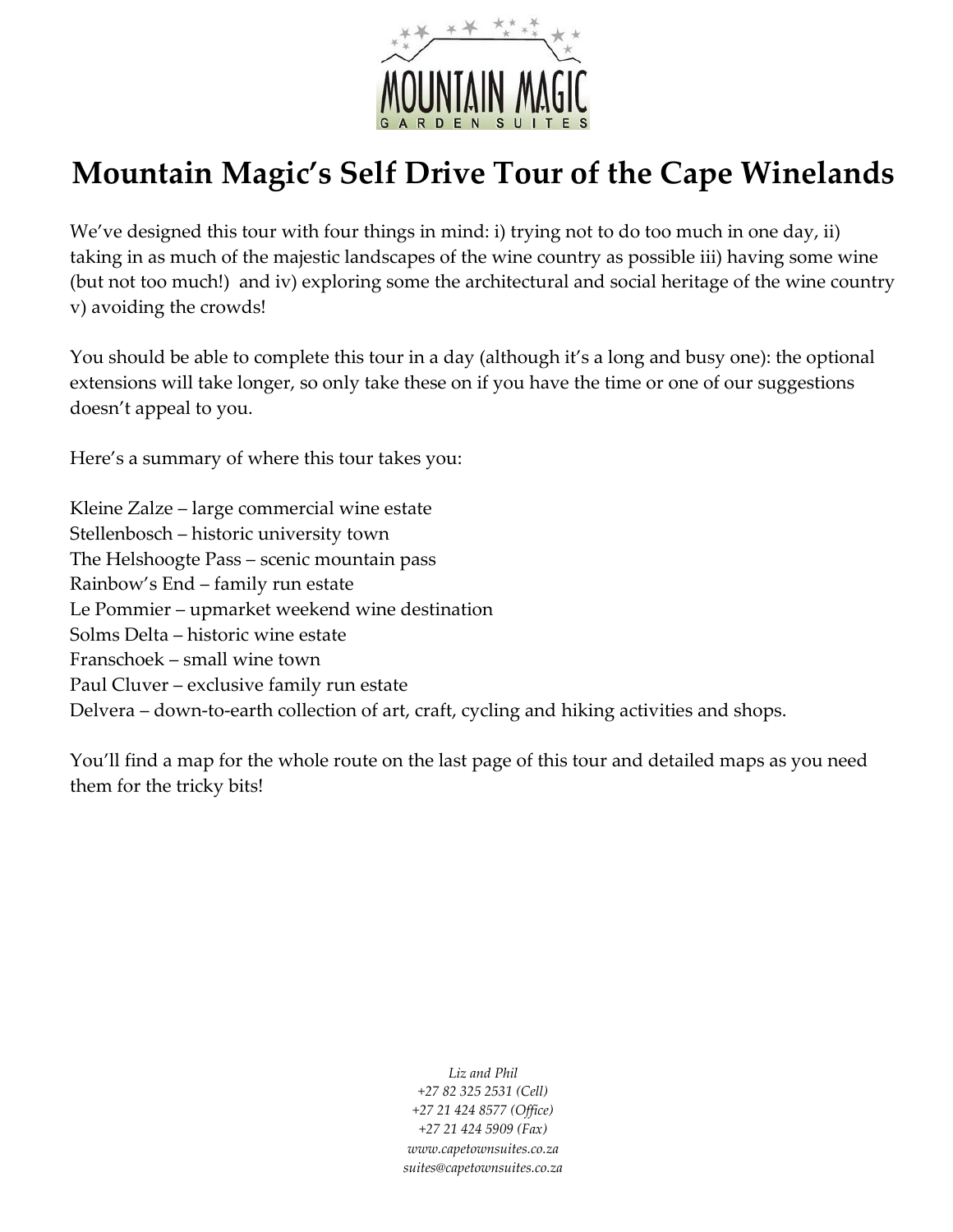

09h00 Leave Cape Town on the N2 following signs for the airport

09h30 Take the R310 to Stellenbosch

09h40 When you see the sign to 'Stellenbosch Annandale Road', take it.

09h50 When you reach the R44, turn left.

09h55 On your left, you'll come to your first estate, Kliene Zalze.

### **Kleine Zalze [www.kleinezalze.co.za](http://www.kleinezalze.co.za/)** 021 880 0717

Kleine Zalze is what we at Parker like to call one of the 'Dallas' type wine estates. It boasts an enormous 80 hectares of vineyard, golf course, residential and holiday homes, a conference centre and its sensational restaurant, Terroir. Don't let this list fool you into thinking that wine is an afterthought here. John Platter, whose wine guide is South Africa's perennial Christmas present, rates no less than seven of KZ's wines as four to five star, no mean feat. The other thing that's very unusual about Kliene Zalze is how much it has done for local people in terms of training and employment: ask about this when you get there.

*Don't miss*: if you've a chance, try their 2006 Cabernet Sauvignon – lovely stuff. If you started this tour late, do yourself a favour and stay for lunch at Terroir.

## 11h00 Turn left out of Kliene Zalze and head towards Stellenbosch itself.

# **Stellenbosch <http://stellenboschtourism.co.za/>**(021) 883 3584

Stellenbosch is an old town by South African standards, founded by Simon van der Stel in 1679. Although named after a Dutch governor, it was French settlers (Huguenots) who started the tradition of planting vines here. Stellenbosch is now much more than just a wine town: its university, founded in 1863, dominates the town and is one of the top universities in the country. Stellenbosch drips architectural heritage and you need to spend an hour or two just walking around the oaklined street it and soaking it all up. Things which you'll enjoy are Oom Samie Se Winkel, a bit of a tourist trap but very pretty and worth the time if you need some souvenirs. It's on Dorp Street.

*Don't miss*: Manouche on Andringa Street (marked with an A on the map below). You won't believe it's possible to eat Lebanese food this good in Africa but really, it is. Added to that, the vibe of the antique shops and café life on Andringa is just super.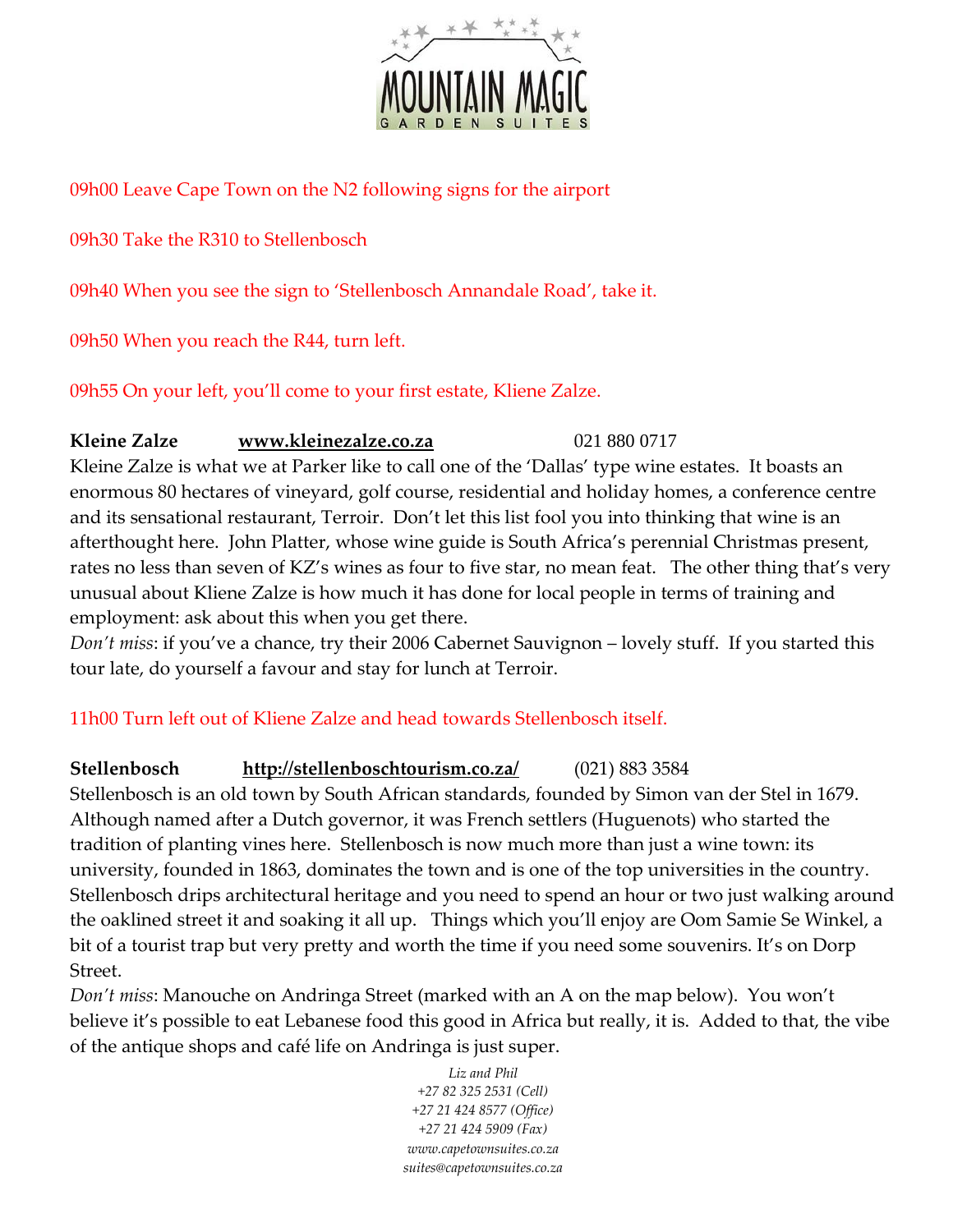

12h00 Leave Stellenbosch on the R310 Helhoogte Pass Road. (This road is badly sign posted, so here's a little map to help you find it.)



#### **The Helshoogte Pass**

Probably one of the most beautiful mountain passes in the world, the Helshoogte Pass is the road between Stellenbosch and Franshoek. It's very popular with motor and mountain bikers so go very easy up (and down) it and try not to get too distracted by the view!

12h30 Stop off at any either of the following estates, both well signposted from the road: Le Pommier or Rainbow's End.

**Rainbow's End www.rainbowsend.co.za** 021 885 1719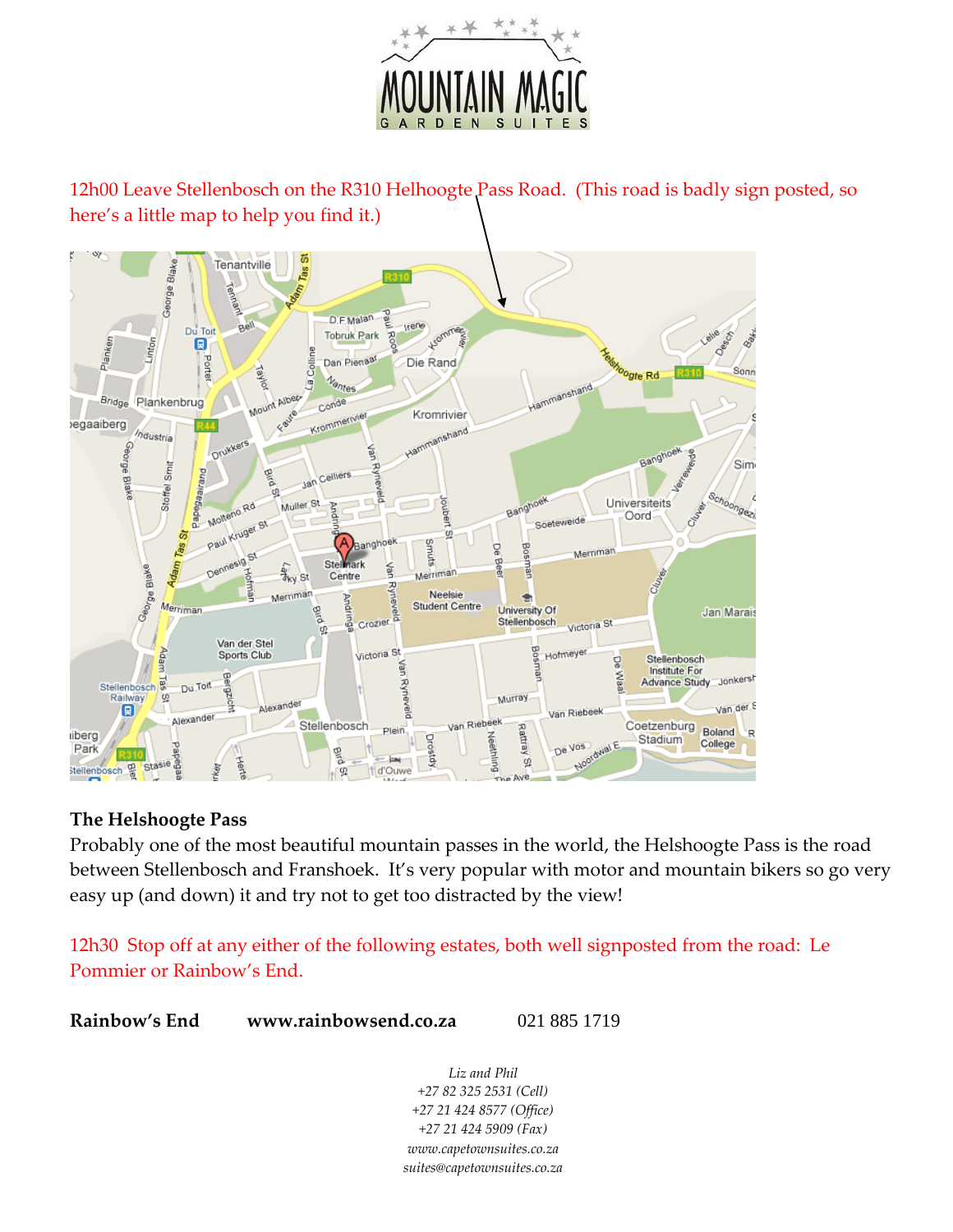

The latter is a diminutive family affair run by brothers Anton and Francois Malan. This is a truly rural wine estate and stands in very stark contrast to the likes of Kleine Zalze! If you're very serious about your wine, we'd advise trying Rainbow's End's Cab. Franc 07 – this was such a hit with some of our guests that we ordered two mixed cases and were not disappointed at all. *Don't mi*ss: the chance to go up the estate in the family Landy to check out the view. There's a small charge for this.

#### **Le Pommier [www.lepommier.co.za](http://www.lepommier.co.za/)** (0)21 885 1269

If you're less serious about your wine and like the more luxurious type of treatment, go to Le Pommier instead which has lovely walking trails and other amusements other than just wine. The setting is superb here, although it's less personal than Rainbow's End. Good place for a light lunch, perhaps? These guys also have a great spa, should you suddenly feel the need for a pamper. *Don't miss*: the Wine Lounge where you can have some tapas and deli food paired beautifully with their wine.

13h00 Leave the Helshoogte pass and continue on your way to Franshoek, passing through the village of Pniel.

13h15 Following the signs for Franshoek, turn right onto the R45.

13h20 Turn off into Solms Delta.

### **Solms Delta Estate www.solms-delta.co.za 021- 874-3937**

Again in contrast to the two (or three) estates you've visited so far, you'll find Mark Solms' estate a wonderful blend of history, social responsibility and excellent wine. In the restaurant (yes, it's lunch time now so go ahead!) you'll find a glass floor with the dug remains of the original Cape Dutch farmhouse beneath which occupied this land centuries ago. Alternatively, ask for a picnic hamper instead. The estate also boasts its very own music festival, the Oesfees, every year which celebrates local, indigenous music and celebration and is definitely worth stopping off for if your visit coincides with it. Wines here are truly excellent also.

*Don't miss* the Amalie, a voignier blend that will have you buying a case before you know what's happening.

> *www.capetownsuites.co.za suites@capetownsuites.co.za*

14h20 Carry on using the same road into Franshoek itself.

| Franschoek | www.franschhoek.org.za   | 021 876 3603 |
|------------|--------------------------|--------------|
|            | Liz and Phil             |              |
|            | +27 82 325 2531 (Cell)   |              |
|            | +27 21 424 8577 (Office) |              |
|            | $+27$ 21 424 5909 (Fax)  |              |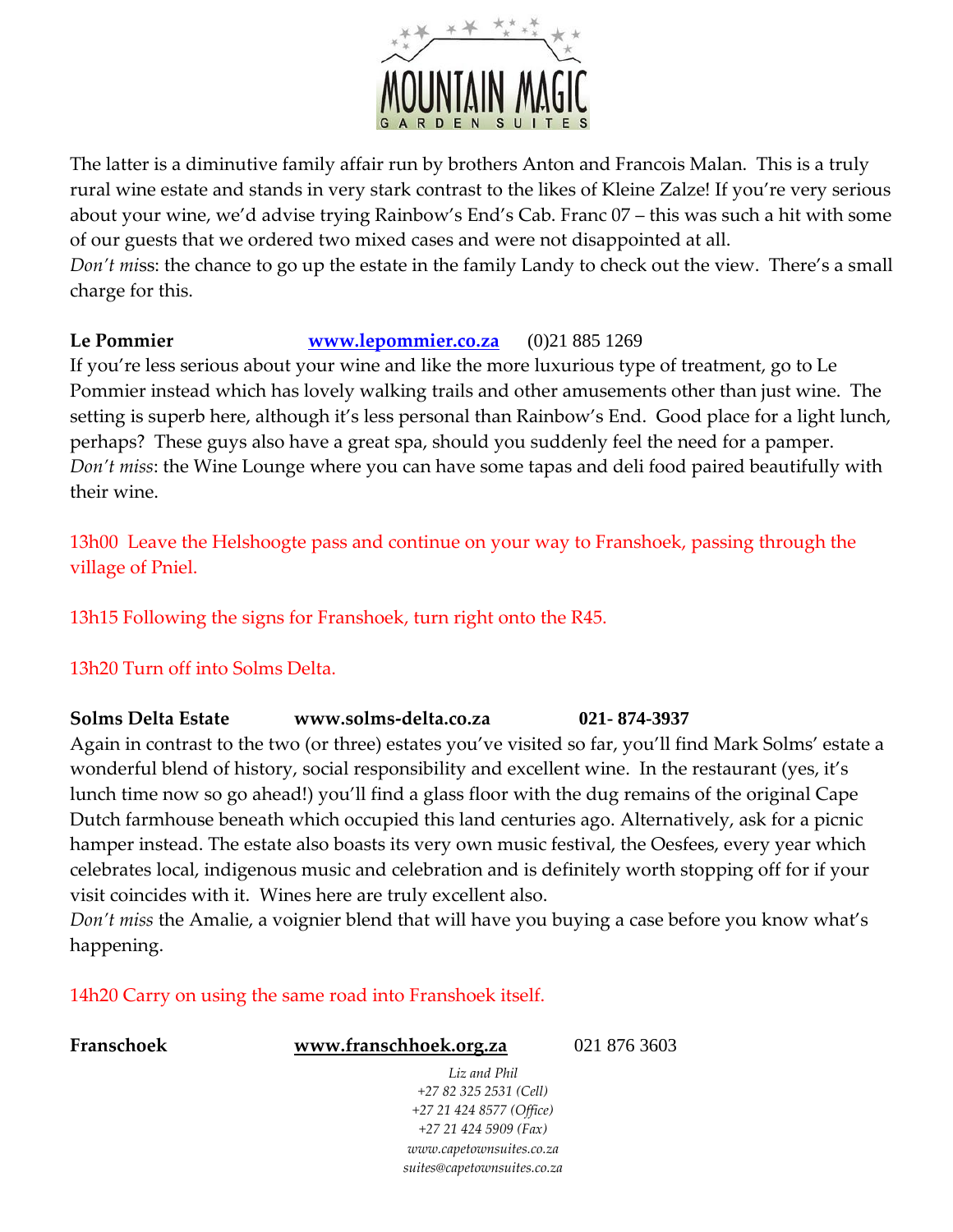

Once a sleeply little town in the winelands, Franschoek was discovered by wealthy Capetonian émigrés about twenty years ago. Property prices in the old town went through the roof and now, Franschoek is a very pretty and up market town surrounded by stunning scenery and agri/viti culture. From its name and those of the surrounding farms you'll be able to tell that this is a very French part of South Africa, so expect excellent food and wine along with a very proud cultural history.

We suggest that you park up somewhere on main road and then go and explore the town on foot. The place is bursting with all sorts of little boutiques and some great restaurants too: rather avoid the overpriced and pretentious Le Quartier and instead, try some of the smaller local eateries. On weekends in the summer, you'll battle to get a table here.

15h20 If you've managed to see all you want to see in Franschoek in one hour, well done! From here, you have two choices: the shorter route or the longer route home.

#### *Shorter Route*

Drive South out of Franschoek on the R45, following signs for Villiersdorp. This road takes you through another wonderful mountain pass which opens out on to the Theewaterskloof Reservoir, where most of Cape Town's water is stored. It's a huge artificial lake, the shores of which are warm and sunny, so if you fancy a swim, give this a go.

16h00 When you arrive at the junction with the R321, follow signs for Grabouw and N2 Cape Town (don't follow the Villiersdorp signs now). This way, you'll come back into Cape Town in about one hour via Sir Lowry's Pass

If you've still got time, you could stop off on the way at Paul Cluver's truly excellent estate at Elgin.

**Paul Cluver** [www.cluver.com](http://www.cluver.com/) 021 844 0605

(Just to confuse you, the way to get to Paul's is to turn LEFT when you reach the N2 from Theewaterskloof rather than RIGHT to go back to Cape Town. Follow the signs for N2 Caledon and you should be fine.)

Cluver wines are something else: Phil's personal favourite is the Chardonnay and he doesn't drink Chardonnay! The really special thing about Cluver is that this is genuinely a family owned and run business, not just a family owned business. On almost any given day of the week, you'll meet one